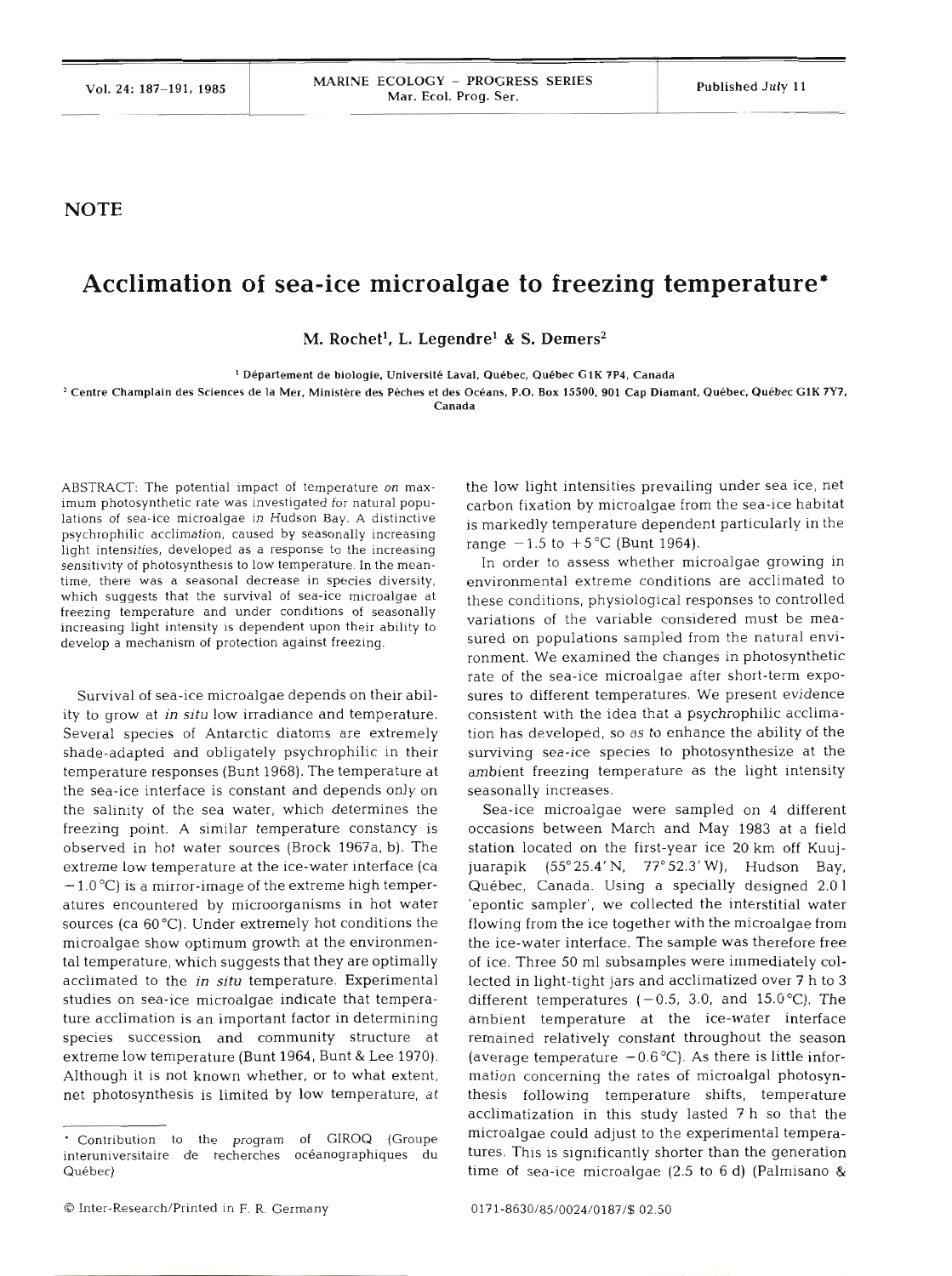Sullivan 1982, Van Baalen & O'Donnell 1983), thus avoiding any long-term adaptive changes, and is consistent with the experimental approach for the study of hot-source microalgae (Brock 1967a). Every 30 min, each jar was gently stirred. Microalgal photosynthetic rates **versus** irradiance in each subsample was then measured at the acclimatization temperature, using an incubator described by Lewis & Smith (1983). Chlorophyll a concentrations corrected for phaeopigments were determined by the fluorometric method, after filtration (Whatman GF/C, 25 mm) of 80 m1 aliquots followed by 24 h extraction in 90 % acetone at 0°C without grinding (Yentsch & Menzel 1963). The maximum photosynthesis per unit of chlorophyll  $(P_{max}^B)$ , the photosynthetic efficiency  $(\alpha)$ , the photoinhibition parameter ( $\beta$ ), and the photoadaptive index ( $I_k$ ) were estimated according to the equations of Platt et al. (1980) using a Gauss-Newton algorithm (Jennrich & Sampson 1968). Aliquots of each sample were fixed in

10 APRIL **1983** 

2.5 % glutaraldehyde for cell counting and identification.

The P *vs* I curves for the 3 experimental temperatures<br>show characteristic changes in photosynthesis characteristic changes in photosynthesis between sampling dates  $P_{max}^{B}$  values were highest at  $-0.5$  °C on the 4 sampling dates (Fig. 1). Results of a Friedman 2-way analysis of variance, testing the 4 sampling dates under the 3 experimental temperature conditions ( $-0.5$ , 3.0, and 15.0 °C), showed a significant effect  $(p < 0.05)$  of temperature on the maximum photosynthetic rate  $(P_{max}^B)$ . The multiple comparison test (Conover 1980) indicated that  $P_{max}^B$  was significantly higher at  $-0.5^{\circ}$ C than at 3.0 and 15.0°C, but showed no significant difference between 3.0 and 15.0°C. This agrees with experimental data which indicate that dark reactions regulated by enzymes are temperature dependent (Yentsch 1974, Finenko 1978). There was no significant effect of temperature on the photosynthetic efficiency  $(\alpha; p = 0.17)$ , the photo-

**20 APRIL 1983** 



Fig. 1. Photosynthesis **versus** irradiance curves of sea-ice microalgae acclimatized at **3** experimental temperatures on 4 sampling dates. The highest  $P_{\text{max}}^B$  was always observed for samples incubated at  $-0.5^{\circ}\text{C}$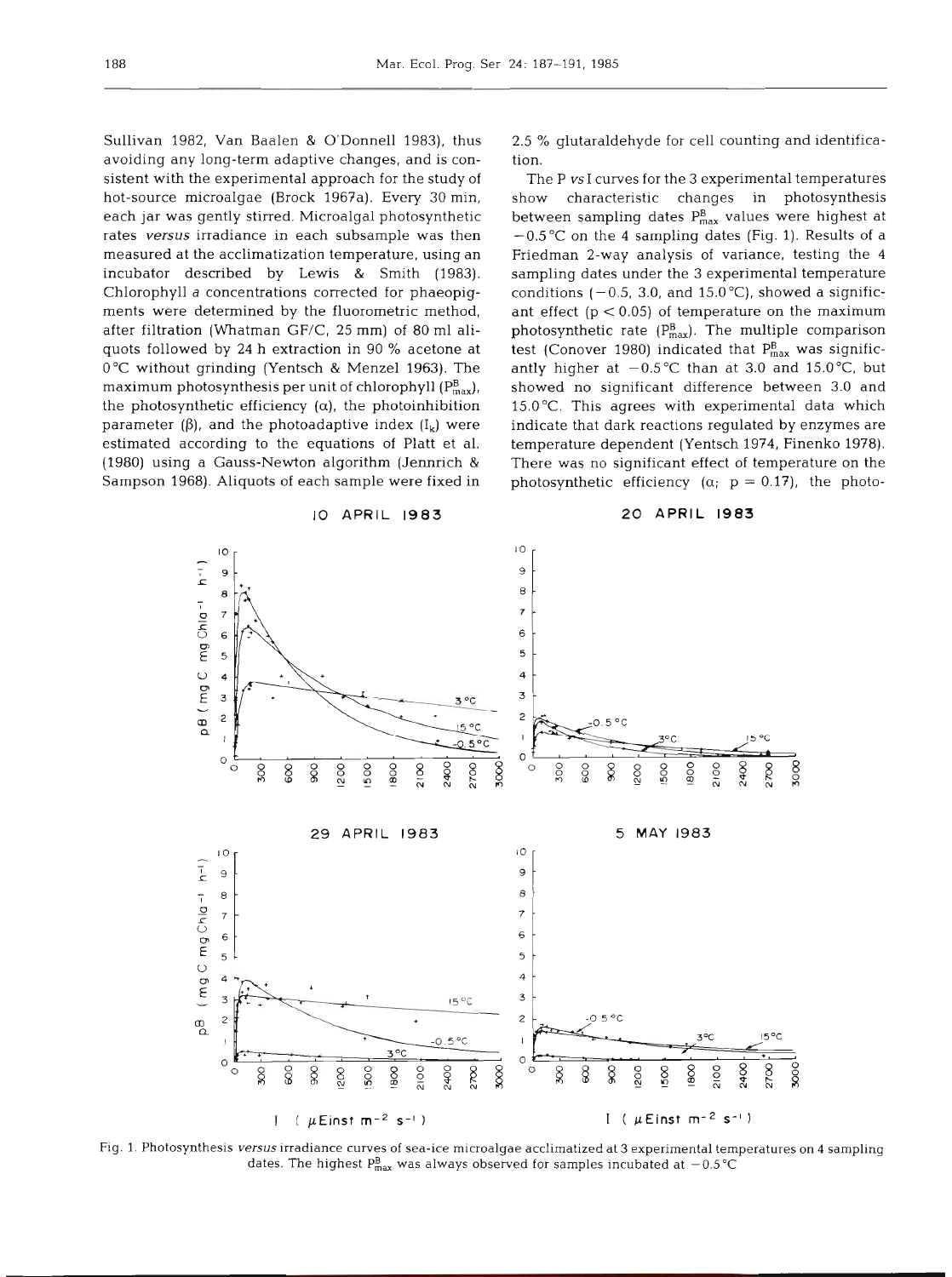inhibition parameter  $(\beta; p = 0.14)$ , and the photoadaptive index (I<sub>k</sub>;  $p = 0.78$ ). The ratio of  $P_{max}^B$  at 15.0 °C to that at  $-0.5$  °C remained relatively constant with time (Table l), suggesting that the highest temperature was never lethal in the short term. At low light intensitles (10  $\mu$  Einstein m<sup>-2</sup> s<sup>-1</sup>, 10 and 20 Apr), despite a drastic change in species composition (Fig. 2), there was no marked effect of temperature on photosynthesis,  $P_{\text{max}}^{\text{B}}$ values being similar at the *3* incubation temperatures (Table 1). As light intensity increased to  $36 \mu$  Einstein  $\rm m^{-2}$  s<sup>-1</sup> there was an increasing effect of temperature on the photosynthetic response (Table 1) without any

similar at the 3 temperatures on 10 and 20 April, and that  $t$ there was an increased effect of temperature on  $P_{\text{max}}^{\text{B}}$  for the effect; thus the population in its natural environm<br>last 2 sampling dates. Right hand column: ratio of  $P_{\text{max}}^{\text{B}}$  at  $(-0.6\degree\text{C})$  has a photosy 15 $\degree$ C and  $-0.5\degree$ C

| Sampling | Maximum photosynthetic rate $(P_{max}^B)$ |              |                |     |                 |
|----------|-------------------------------------------|--------------|----------------|-----|-----------------|
| dates    | $-0.5^{\circ}$ C                          | $3^{\circ}C$ | $15^{\circ}$ C | C.V | $15^{\circ}$ C/ |
|          |                                           |              |                |     | $-0.5\degree$ C |
| 10 Apr   | 8.06                                      | 3.93         | 6.40           | .34 | .79             |
| 20 Apr   | 1.98                                      | 1.83         | 1.24           | .23 | .63             |
| 29 Apr   | 3.87                                      | .47          | 3.19           | .72 | .82             |
| 5 May    | 1.60                                      | .28          | 1.36           | .65 | .84             |

drastic change in the sea-ice population (last 2 sampling dates: Fig. 2). In the meantime, all the other environmental variables measured 2 m below the icewater interface (e.g. temperature, salinity, current velocity: Fig. 3) remained almost constant. The fact that microalgae respond to temperature independently from species composition, shows that the observed photosynthetic responses are not taxonomic but physiological, and are related to seasonal increase in light intensity.

When exposed to increasing light intensities up to approximately 33  $\mu$  Einstein m<sup>-2</sup> s<sup>-1</sup>, sea-ice microal-Table 1. Maximum photosynthetic rates  $(P_{\text{max}}^B)$  of sea-ice mic-<br>more sensitive to low temperatures (Bunt 1968). We roalgae incubated at 3 experimental temperatures. Coeffi-<br>cients of variation (CV) of  $P^B$ , showing that  $P^B$ , was cobserved the same effect with natural epontic cells at cients of variation (C.V.) of  $P_{\text{max}}^B$ , showing that  $P_{\text{max}}^B$  was observed the same effect with natural epontic cells at similar at the 3 temperatures on 10 and 20 April, and that 3.0 °C (Table 1). However at  $-0.5$ more and more restricted to the ambient temperature as light intensity increases. Our results suggest that sea-ice microalgae at environmental temperature  $(-0.6 \degree C)$  have developed psychrophilic acclimation, as a protection against the increasing sensitization to the freezing ambient temperature brought about by the seasonally increasing light intensity. This acclimation would therefore account for the capacity of the population to photosynthesize at freezing temperature, even



Fig. 2. Seasonal changes in light intensity and in cumulative percentages of species at the sea-ice interface. Arrows indicate dat the 4 temperature experiments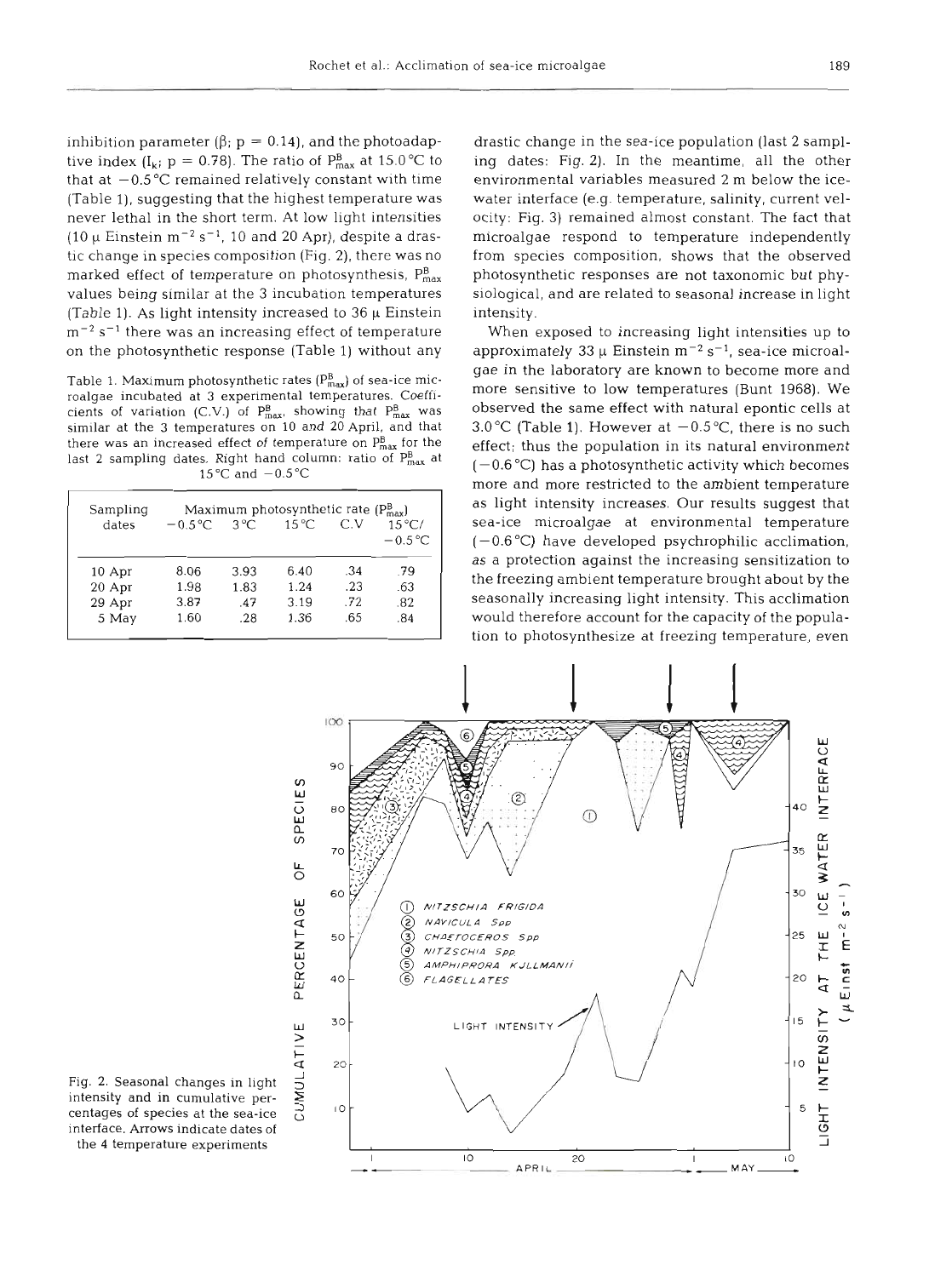

when light intensity increases. The time scale of the process (early Mar to mid May) allows for the progressive selection of species, or strains, that are more and more psychrophilically acclimated. *Nitzschia frigida* is the most commonly encountered species in Arctic and Antarctic: in the Beaufort Sea (Arctic) the diatoms *N. frigida* and *N. cylindrus* represent about 50 % of the population (Horner & Schrader 1982). The bottom-ice community in East Antarctica is dominated by species of *Entomoneis,* and *N. frigida* (McConville & Wetherbee 1983). This might be related to psychrophilic adaptability as this species is almost the last one remaining in the epontic microflora of southeastern Hudson Bay in mid-May (Fig. 2).

Several mechanisms can explain the observed photosynthetic changes. A previous study on the freezing tolerance of marine unicellular algae has shown significant differences that could be attributed neither to growth conditions nor to culture age (Ben-Amotz & Gilboa 1980). An explanation for our results is provided by Li et al. (1984), who attributed temperature acclimation of Arctic phytoplankton to an increase in RuBPC activity near freezing temperature (ca  $0^{\circ}$ C), as previously observed on cultures of *Phaeodactylurn tricornutum* by Li & Morris (1982) at low temperature  $(< 10^{\circ}$ C). These results are supported by the experimental findings of Morris & Farrell (1971) who observed an increase in photosynthetic enzymes with decreasing temperature in *Dunaliella,* but did not observe this pattern in *Phaeodactylum.* 

It is striking that, as the combination of environmental light and temperature becomes adverse to photosynthesis (Table l), the sea-ice microalgae become more and more acclimated to the extremely stable ambient temperature. Similar strategies of photosynthetic microorganisms are found at both extremes of the temperature range. In both high and low temperature environments, microalgae are found to be most efficient at environmental temperature. Several mechanisms of adaptability contribute to the ability of the population to cope with unpredictability of the environment (Conrad 1983). According to Conrad, 2 mechanisms operate together. First, the induction mechanism helps the microalgae to bring about a mechanism of protection against freezing; second, there is selection among the species that have developed the acclimation. As there is no form of adaptability entirely without biological cost (Conrad 1983) continued photosynthesis at freezing temperature when light intensity increases narrows the range of temperatures within which optimum photosynthesis can occur.

*Acknowledgements.* This research was funded by the Natural Sciences and Engineering Research Council of Canada (strategic and individual research grants to L.L.), by the Champlain Centre for Marine Sciences and Surveys (Fisheries and Oceans), and by grants to GIROQ from the Fonds FCAC of Quebec and NSERC. Helicopter time was provided by Fisheries and Oceans and logistic support by the Société d'énergie de la Baie James. Housing was at the